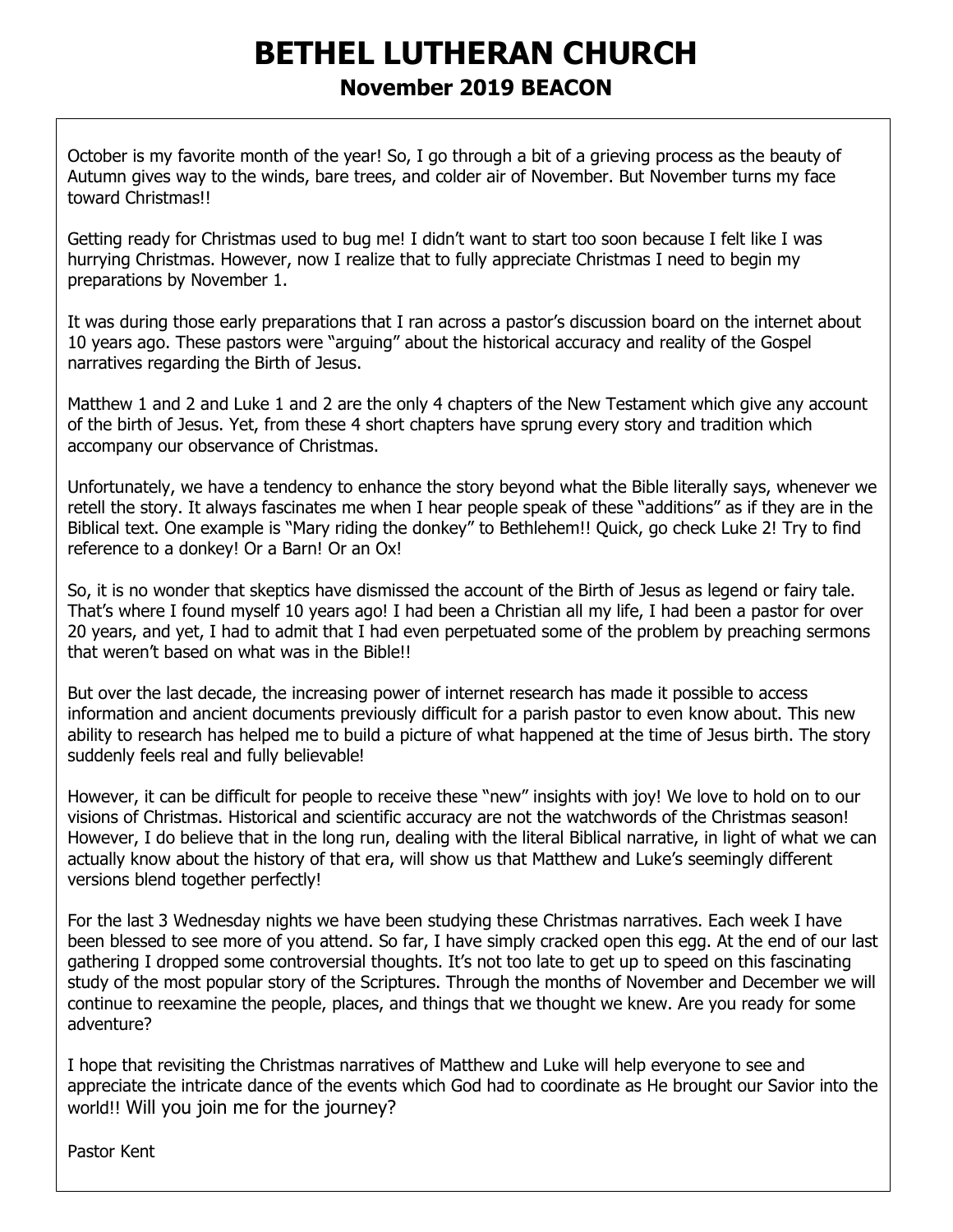## **October 13, 2019 Church Council Minutes**

(to be reviewed at the November Council meeting)

**Present:** Allen Redman, Dale Krohn, Pastor Wallace, Sherry Brouwer, JoAnne Schwarz, Marilyn Ingalls, Michelle Krohn, Jeff Jacobson and Darla Drewelow.

**Call to order:** "In the name of the Father, and the Son and the Holy Spirit." Council: AMEN. **Devotions:**

**Approval of the Agenda:** Motion made, seconded and approved to accept the agenda.

**Approval of the September Minutes:** Motion made, seconded and approved minutes.

**Approval of the Treasurer's Report:** Motion made, seconded and approved the Treasurer's Report.

#### **Pastor's Report:**

- 1. Pastor and Rebecca attended the LCMC Annual Gathering in Omaha.
- 2. The Pastor has made 2-3 hospital visits and has updated the 'Shut In' list.
- 3. Jeremy Paulson will complete the Adult Sunday School class on "The Story" and then the Pastor will start a class on "How to Study the Bible."
- 4. The Wednesday night Bible Study on "The History of Christmas" had a good number of attendees.
- 5. The Confirmation program is still being planned.

#### **Ministry Team Reports:**

- 1. Children and Youth: Pastor and Rebecca will teach youth Sunday School for a couple of months.
- 2. Outreach and Fellowship: There will be a weekly Bible Study on Tuesday at 9:30. A group of people helped Virgil Lindaman with outside house and yard cleaning. The Fellowship Brunch was attended by 60 people on October  $6<sup>th</sup>$ .
- 3. Property: We are waiting to have doors installed. The Bell Tower is being looked at. The new sound system now has hearing aid assist available, a new I-Pad and the Pastor has a new microphone. Council members are being trained to use this system.
- 4. Worship and Music: JoAnne said selections are final through November.
- 5. Social Concerns: Socktober is being collected now. We will collect food items for 2-3 families for Thanksgiving and Christmas gifts for 2 families.
- 6. Missions/Benevolence: No report.

#### **Correspondence:** None

#### **Old Business:**

- 1. Congregational Christmas Sacks: Carol is planning on 165 Christmas sacks.
- 2. Progress on computers: Michelle is meeting with the Pastor and the office staff to update computers.

#### **New Business:**

- 1. Snow removal: Dale will check with Jonathan Koop for snow removal again.
- 2. Nominating Committee: Committee will meet in November.
- 3. Thanksgiving Services: Will be on November 27th at 7:30pm.
- 4. Christmas Tree Decorating: Will be last week-end of November.

Closing prayer/The Lord's Prayer

**Communion Assistants:** November: Carol Chapman, Dale Krohn; December: Sherry Brouwer, Allen Redman

Submitted by Sherry Brouwer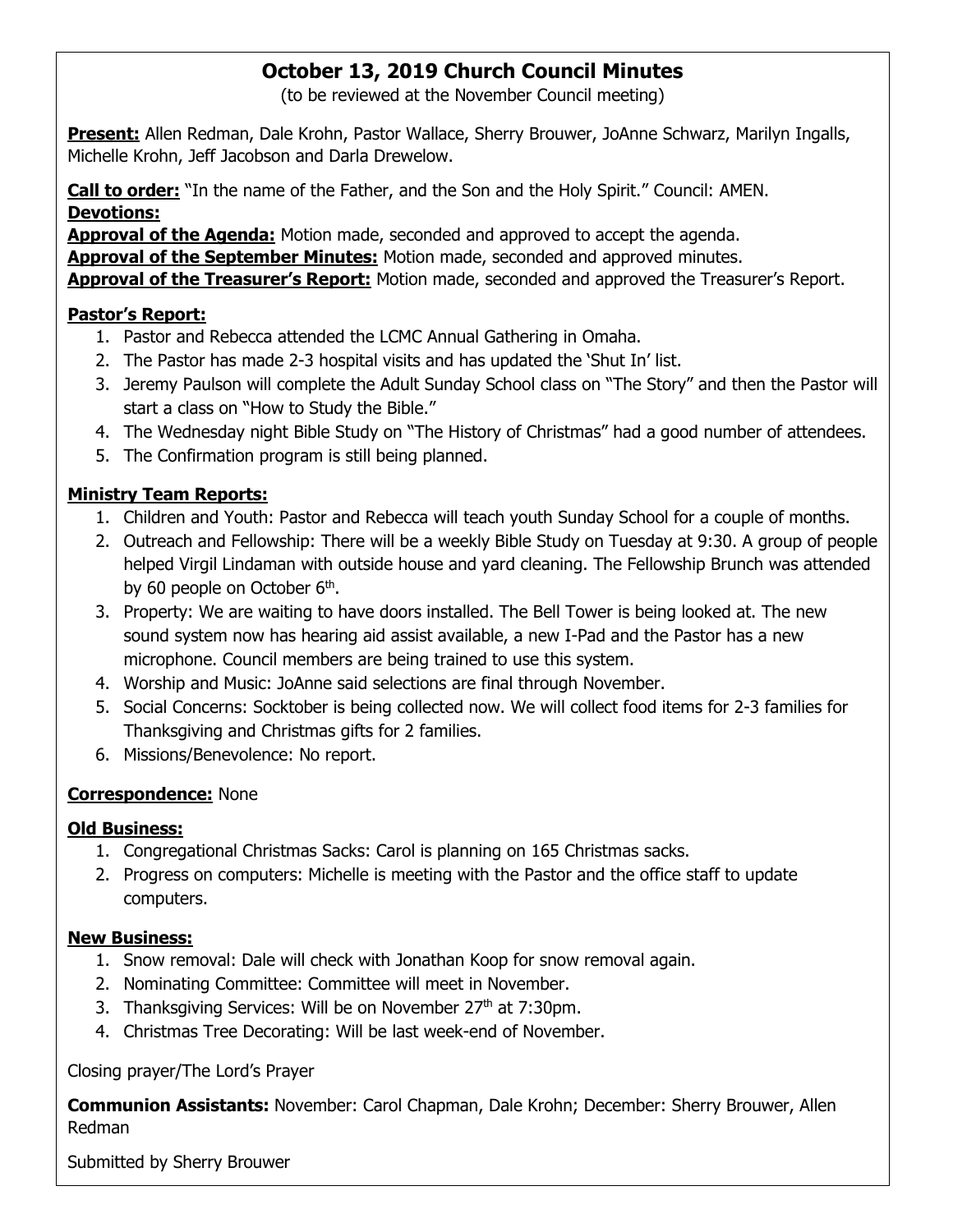## **September 18, 2019 Special Church Council Minutes**

**Present:** Allen Redman, Carol Chapman, JoAnne Schwarz, Marilyn Ingalls, Jeff Jacobson, Sherry Brouwer

**Call to order** by President Allen Redman

Agenda: Custodial Position

Motion made, 2<sup>nd</sup> & passed to go into closed session.

Motion made, 2<sup>nd</sup> & passed to end closed session.

Motion to adjourn, second, passed.

Submitted by Carol Chapman, Recording Secretary

## **Daylight Saving Time**

The first Sunday in November of **2019** is when **Daylight Saving Time ends.** Please remember to set your clocks back one hour before bed on Saturday night, November 2<sup>nd</sup>.

## **November Anniversaries**

7 – Bob & Brenda Everts (44)

- 20 Dale & Jan Stearns (48)
- 21 Allen & Rachael Redman (32)

## **BLCW News**

Fall is here with a chill in the air. The BLCW, meaning all women of Bethel, will have the fall general meeting following Worship on Thank Offering Sunday, November 24<sup>th</sup>. This will be a general meeting. Bethel women will be bringing their Thank Offering forward during worship service.

On Sunday, December  $8<sup>th</sup>$ , following worship will be the Cookie and Candy by the Pound sale. Anyone wishing to donate cookies or candy can bring their items on Saturday or Sunday. Remember, all women of Bethel are members of the BLCW, and are welcome at our meetings.

Sunday, November 24<sup>th</sup>, Thank Offering and General meeting.

Diane Buss

## **Social Concerns**

## **Adopt-a-Family for Thanksgiving!**

This year the Social Concerns Committee will once again be adopting some families for Thanksgiving. Help support our community by donating items for these families. Look for more details in the coming weeks.

## **November Birthdays**

- 1 John Hubbard, Rose Sweeney
- 2 Zachary Church
- 8 Aaron Ellermann
- 9 Amber Muller
- 10 Lane Luhring, Kory Walters
- 12 Dennis Dudley
- 16 Bob Everts
- 21 Merle Schrage
- 25 Ryan Dudley, Terry Mennen
- 26 JoAnne Schwarz, Dale Stearns
- 27 Bob Rule
- 28 Kathy Aalfs, Christina Edwards
- 30 Tiffany Frey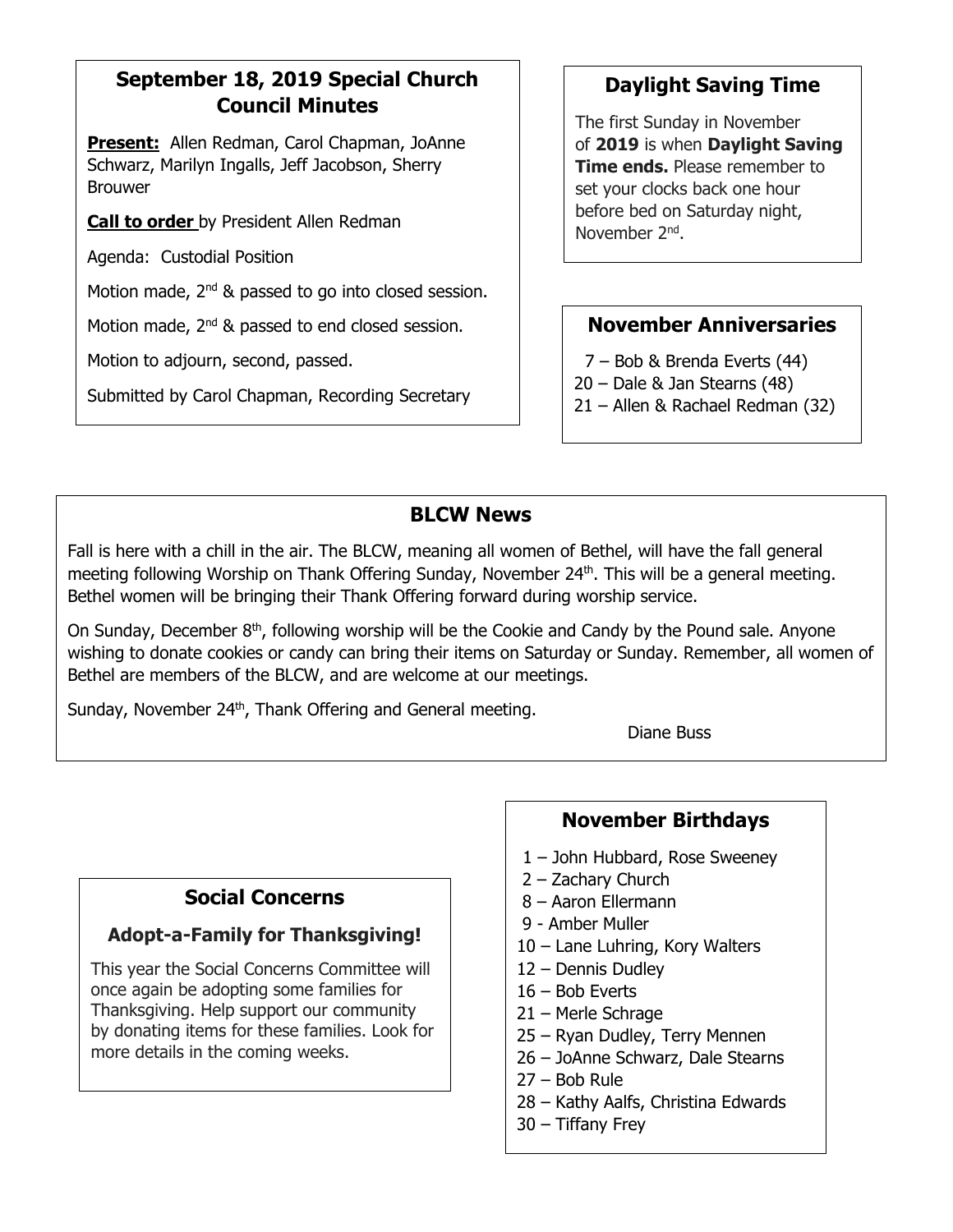## **Worship Assistant Schedule for November--Worship Service 9:00 am**

|                    | <b>November 3</b>                 | <b>November 10</b>    | <b>November 17</b>                 | <b>November 24</b>     |  |  |
|--------------------|-----------------------------------|-----------------------|------------------------------------|------------------------|--|--|
| <b>USHERS</b>      | Dan Frey                          | Steve Brouwer         | <b>Steve Brouwer</b>               | <b>Greg Carolus</b>    |  |  |
| ORGANISTS/PIANISTS | Janet Mennen/Sharleen Hubbard     |                       |                                    |                        |  |  |
| <b>ALTAR GUILD</b> |                                   |                       |                                    |                        |  |  |
| <b>GREETERS</b>    | Shirley Cassady/<br>Carol Warneka | Dennis & Julia Dudley | Perry & Adrian Bernard &<br>family | Terry & Darla Drewelow |  |  |
| <b>LECTORS</b>     | Dan Frey                          | Candy Krohn           | Carol Chapman                      | Darla Drewelow         |  |  |
| <b>LITURGISTS</b>  | Aaron Ellermann                   | <b>WOV</b>            | Dale Krohn                         | JoAnne Schwarz         |  |  |
| <b>ACOLYTES</b>    | Eliza Buss                        | Evan Palmer           | Gavin Bernard                      | Corryn Mann            |  |  |
| <b>COMMUNION</b>   | Carol Chapman/                    |                       | Carol Chapman/                     |                        |  |  |
| <b>ASSISTANTS</b>  | Dale Krohn                        |                       | Dale Krohn                         |                        |  |  |

| <b>October Summary of Attendance and Financial Contributions</b> |            |               |             |                           |  |
|------------------------------------------------------------------|------------|---------------|-------------|---------------------------|--|
|                                                                  | Attendance | Bene./Mission | Current     | Parsonage<br>Improvements |  |
| <b>Sunday, October 6</b>                                         | 84         | \$262.50      | \$2,702.50  | \$0.00                    |  |
| <b>Sunday, October 13</b>                                        | 78         | \$261.15      | \$2,490.35  | \$0.00                    |  |
| <b>Sunday, October 20</b>                                        | 80         | \$292.20      | \$2,824.80  | \$0.00                    |  |
| <b>Sunday, October 27</b>                                        | 70         | \$103.10      | \$1,617.90  | \$0.00                    |  |
| January 1-October 27, 2019                                       |            | \$6,907.89    | \$88,636.74 | \$5,760.00                |  |

| <b>Parsonage Improvements Update</b>                                                                        |                                        |  |  |  |  |  |
|-------------------------------------------------------------------------------------------------------------|----------------------------------------|--|--|--|--|--|
| The flooring and painting have been completed; the front door has not been replaced yet.                    |                                        |  |  |  |  |  |
| Expenses paid through September 9, 2019<br>Estimate for Door including installation<br>Total estimated cost | \$8,081.13<br>\$1,400.00<br>\$9,481.13 |  |  |  |  |  |
| Contributions received through October 27, 2019                                                             | \$5,760.00                             |  |  |  |  |  |
| <b>Estimated funds needed</b>                                                                               | \$3,731.13                             |  |  |  |  |  |